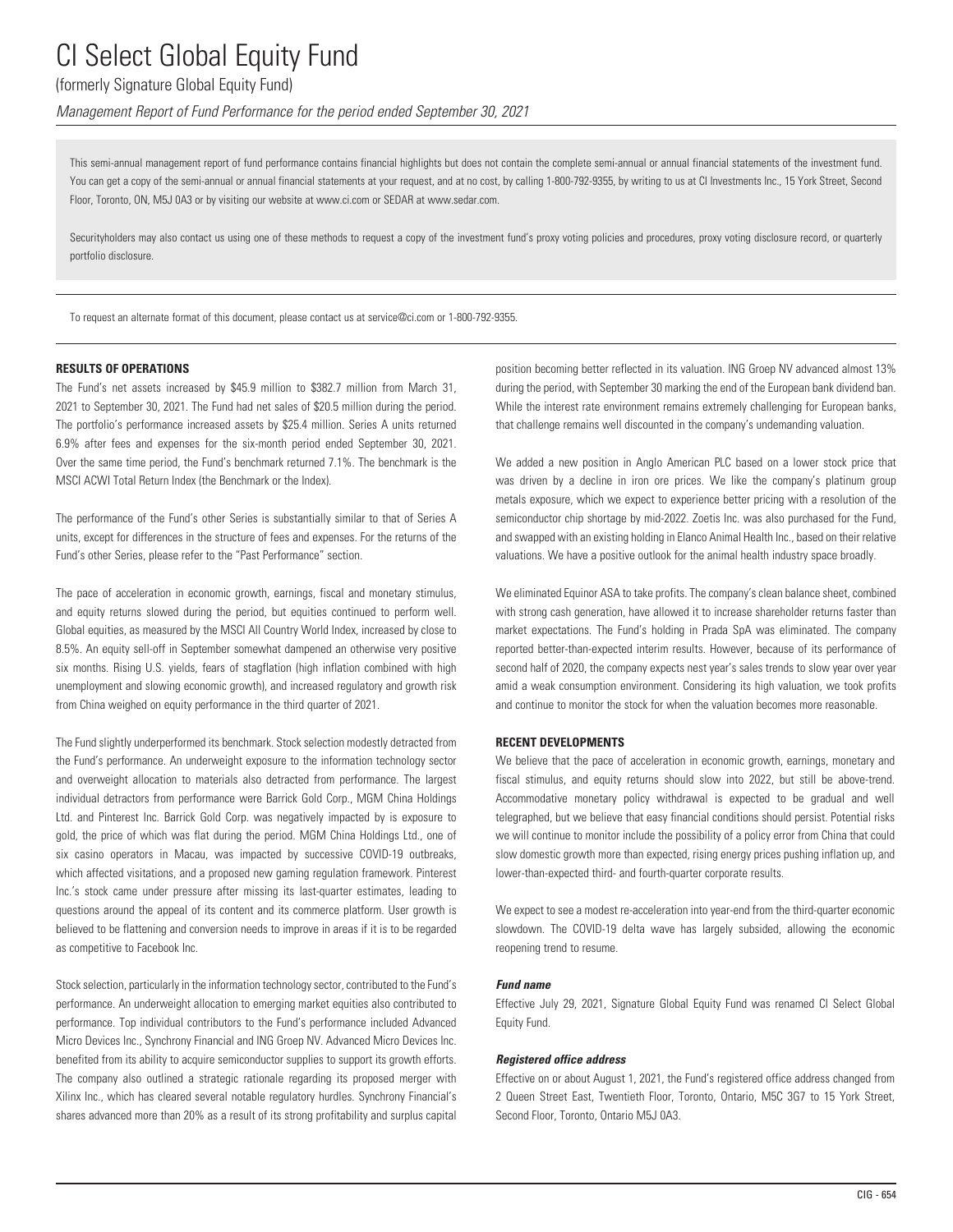(formerly Signature Global Equity Fund)

*Management Report of Fund Performance for the period ended September 30, 2021*

#### **RELATED PARTY TRANSACTIONS**

#### *Manager, Portfolio Advisor, Trustee and Registrar*

CI Investments Inc. is the Manager, Portfolio Advisor, Trustee and Registrar of the Fund. CI Investments Inc. is a subsidiary of CI Financial Corp. The Manager, in consideration for management fees, provides management services required in the day-to-day operations of the Fund. The Manager bears all of the operating expenses of the Fund (other than taxes, borrowing costs and new governmental fees) in return for an administration fee.

Management fee and administration fee rates as at September 30, 2021, for each of the Series are shown below:

|                       | <b>Annual management</b><br>fee rate $(\% )$ | <b>Annual administration</b><br>fee rate $(\% )$ |
|-----------------------|----------------------------------------------|--------------------------------------------------|
| <b>Series A</b>       | 2.000                                        | 0.22                                             |
| <b>Series E</b>       | 1.950                                        | 0.15                                             |
| <b>Series EF</b>      | 0.950                                        | 0.15                                             |
| <b>Series F</b>       | 1.000                                        | 0.22                                             |
| Series I              | Paid directly by investor                    | Paid directly by investor                        |
| <b>Insight Series</b> | 1.110                                        | 0.22                                             |
| Series <sub>0</sub>   | Paid directly by investor                    | 0.15                                             |
| <b>Series P</b>       | Paid directly by investor                    | 0.22                                             |
| <b>Series W</b>       | Paid directly by investor                    | 0.16                                             |

The Manager received \$2.8 million in management fees and \$0.3 million in administration fees for the period.

#### *Management Fees*

Approximately 27% of total management fees were used to pay for sales and trailing commissions. The remaining 73% of management fees were used to pay for investment management and other general administration.

#### *Inter Fund Trading*

Inter fund trading occurs when a Fund purchases or sells a security of any issuer from or to another Fund managed by the Manager. These transactions are executed through market intermediaries and under prevailing market terms and conditions. The Independent Review Committee (IRC) reviews such transactions during scheduled meetings. During the period ended September 30, 2021, the Fund executed inter fund trades.

#### *Independent Review Committee*

The Fund has received standing instructions from the Fund's IRC to make or hold an investment in the security of an issuer related to the Manager.

The applicable standing instructions require, amongst others, that related party transactions be conducted in accordance with the Manager's policies and procedures and applicable law and that the Manager advise the IRC of any material breach of such policies. The Manager's policies require that investment decisions in respect of related party transactions (a) are free from any influence by an entity related to the Manager and without taking into account any consideration relevant to an entity related to the Manager; (b) represent the business judgment of the Manager, uninfluenced by considerations other than the best interests of the Fund; and (c) do not exceed the limitations of the applicable legislation. Quarterly, the IRC reviews reports which assess compliance with applicable CI policies. Annually, the IRC reviews reports describing each instance that the Manager acted in reliance on the standing instructions noted above.

The Fund relied on the IRC's standing instructions regarding related party transactions during this reporting period.

Except as otherwise noted above, the Fund was not a party to any related party transactions during the period ended September 30, 2021.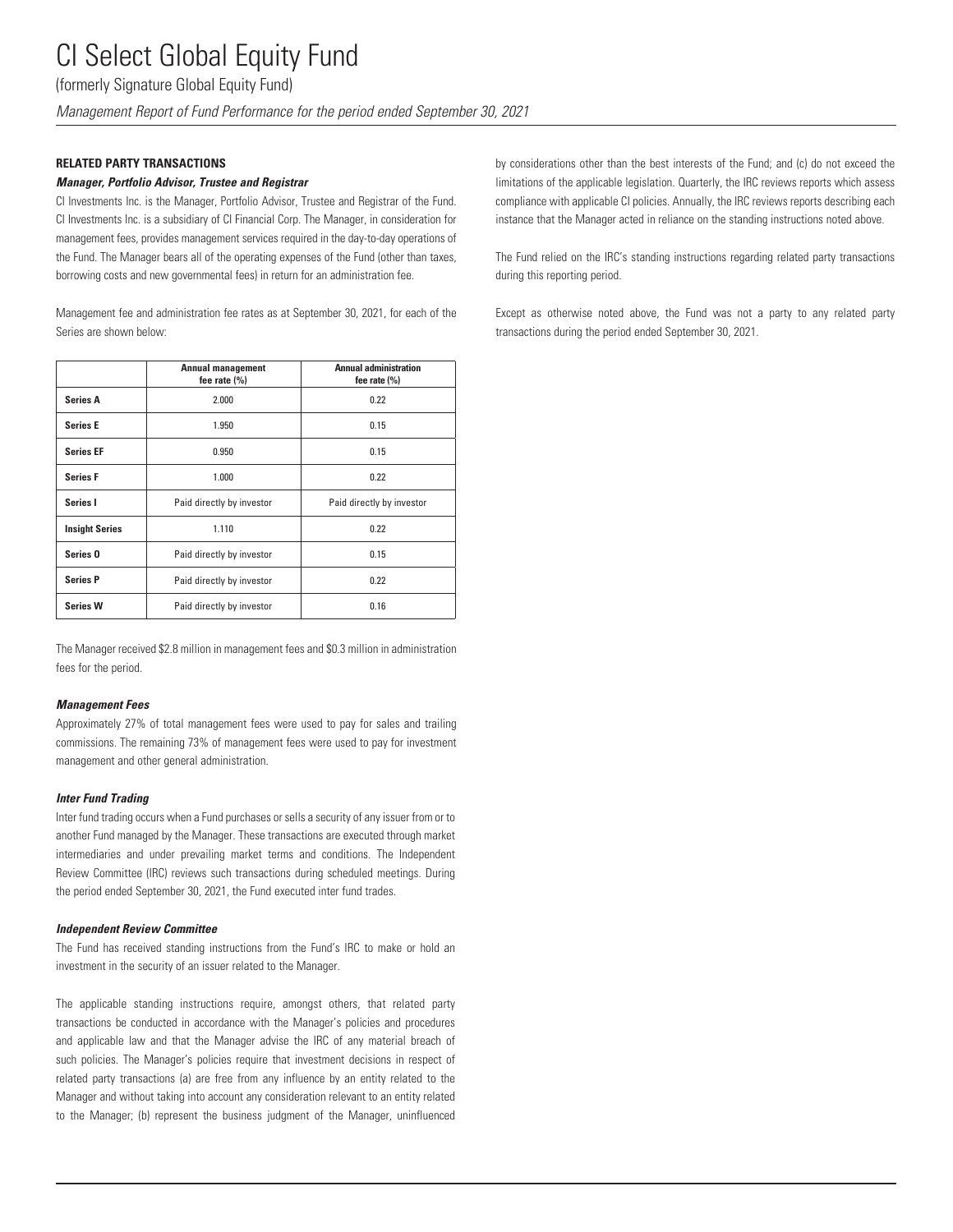(formerly Signature Global Equity Fund)

*Management Report of Fund Performance for the period ended September 30, 2021*

### **FINANCIAL HIGHLIGHTS**

The following tables show selected key financial information about the Fund and are intended to help you understand the Fund's financial performance for the past six periods, as applicable.

| Net Assets per Unit (\$) <sup>(1)(2)(4)*</sup> |                                                                  | Increase (decrease) from operations: |                                                         |                                                       |                                           |                                                                                    | <b>Distributions:</b>                                              |                         |                       |                                                             |                    |                                                                                |
|------------------------------------------------|------------------------------------------------------------------|--------------------------------------|---------------------------------------------------------|-------------------------------------------------------|-------------------------------------------|------------------------------------------------------------------------------------|--------------------------------------------------------------------|-------------------------|-----------------------|-------------------------------------------------------------|--------------------|--------------------------------------------------------------------------------|
|                                                | Net assets at<br>the beginning<br>of period <sup>(2)</sup><br>\$ | Total<br>revenue<br>\$               | Total<br>expenses<br>(excluding<br>distributions)<br>\$ | Realized<br>gains<br>(losses) for<br>the period<br>\$ | gains<br>(losses) for<br>the period<br>\$ | Unrealized Total increase<br>(decrease)<br>from<br>operations <sup>(2)</sup><br>\$ | From net<br>investment<br>income<br>(excluding<br>dividends)<br>\$ | From<br>dividends<br>\$ | From<br>capital<br>\$ | gains Return of capital distributions <sup>2,31</sup><br>\$ | <b>Total</b><br>\$ | <b>Net assets</b><br>at the end of<br>the period<br>shown <sup>(2)</sup><br>\$ |
|                                                |                                                                  |                                      |                                                         |                                                       |                                           |                                                                                    |                                                                    |                         |                       |                                                             |                    |                                                                                |
| <b>Series A</b>                                |                                                                  |                                      |                                                         |                                                       |                                           |                                                                                    |                                                                    |                         |                       |                                                             |                    |                                                                                |
|                                                | Commencement of operations June 03, 1986                         |                                      |                                                         |                                                       |                                           |                                                                                    |                                                                    |                         |                       |                                                             |                    |                                                                                |
| Sept. 30, 2021                                 | 26.86                                                            | 0.37                                 | (0.35)                                                  | 1.19                                                  | 0.67                                      | 1.88                                                                               |                                                                    |                         |                       |                                                             |                    | 28.71                                                                          |
| Mar. 31, 2021                                  | 18.70                                                            | 0.36                                 | (0.57)                                                  | 2.03                                                  | 6.40                                      | 8.22                                                                               |                                                                    |                         |                       |                                                             |                    | 26.86                                                                          |
| Mar. 31, 2020                                  | 20.84                                                            | 0.56                                 | (0.53)                                                  | (0.12)                                                | (2.07)                                    | (2.16)                                                                             |                                                                    |                         |                       |                                                             |                    | 18.70                                                                          |
| Mar. 31, 2019                                  | 20.59                                                            | 0.43                                 | (0.51)                                                  | 1.59                                                  | (1.23)                                    | 0.28                                                                               |                                                                    |                         |                       |                                                             |                    | 20.84                                                                          |
| Mar. 31, 2018                                  | 18.62                                                            | 0.34                                 | (0.48)                                                  | 2.57                                                  | (0.48)                                    | 1.95                                                                               |                                                                    |                         |                       |                                                             |                    | 20.59                                                                          |
| Mar. 31, 2017                                  | 15.71                                                            | 0.30                                 | (0.42)                                                  | 1.61                                                  | 1.58                                      | 3.07                                                                               |                                                                    |                         |                       |                                                             |                    | 18.62                                                                          |
| <b>Series E</b>                                |                                                                  |                                      |                                                         |                                                       |                                           |                                                                                    |                                                                    |                         |                       |                                                             |                    |                                                                                |
|                                                | Commencement of operations August 04, 2015                       |                                      |                                                         |                                                       |                                           |                                                                                    |                                                                    |                         |                       |                                                             |                    |                                                                                |
| Sept. 30, 2021                                 | 15.16                                                            | 0.22                                 | (0.19)                                                  | 0.67                                                  | 0.37                                      | 1.07                                                                               |                                                                    |                         |                       |                                                             |                    | 16.21                                                                          |
| Mar. 31, 2021                                  | 10.54                                                            | 0.23                                 | (0.31)                                                  | 1.12                                                  | 3.65                                      | 4.69                                                                               |                                                                    |                         |                       |                                                             |                    | 15.16                                                                          |
| Mar. 31, 2020                                  | 11.74                                                            | 0.33                                 | (0.28)                                                  | (0.01)                                                | (1.23)                                    | (1.19)                                                                             |                                                                    |                         |                       |                                                             |                    | 10.54                                                                          |
| Mar. 31, 2019                                  | 11.58                                                            | 0.25                                 | (0.27)                                                  | 0.82                                                  | (0.67)                                    | 0.13                                                                               |                                                                    |                         |                       |                                                             |                    | 11.74                                                                          |
| Mar. 31, 2018                                  | 10.46                                                            | 0.21                                 | (0.26)                                                  | 1.51                                                  | (0.30)                                    | 1.16                                                                               |                                                                    |                         |                       |                                                             |                    | 11.58                                                                          |
| Mar. 31, 2017                                  | 8.81                                                             | 0.19                                 | (0.23)                                                  | 1.03                                                  | 0.92                                      | 1.91                                                                               |                                                                    |                         |                       |                                                             |                    | 10.46                                                                          |
| <b>Series EF</b>                               |                                                                  |                                      |                                                         |                                                       |                                           |                                                                                    |                                                                    |                         |                       |                                                             |                    |                                                                                |
|                                                | Commencement of operations August 04, 2015                       |                                      |                                                         |                                                       |                                           |                                                                                    |                                                                    |                         |                       |                                                             |                    |                                                                                |
| Sept. 30, 2021                                 | 16.13                                                            | 0.23                                 | (0.10)                                                  | 0.72                                                  | 0.40                                      | 1.25                                                                               |                                                                    |                         |                       |                                                             |                    | 17.35                                                                          |
| Mar. 31, 2021                                  | 11.09                                                            | 0.22                                 | (0.17)                                                  | 1.14                                                  | 3.97                                      | 5.16                                                                               |                                                                    |                         |                       |                                                             |                    | 16.13                                                                          |
| Mar. 31, 2020                                  | 12.21                                                            | 0.33                                 | (0.15)                                                  | (0.05)                                                | (1.23)                                    | (1.10)                                                                             |                                                                    |                         |                       |                                                             |                    | 11.09                                                                          |
| Mar. 31, 2019                                  | 11.91                                                            | 0.25                                 | (0.15)                                                  | 0.87                                                  | (0.65)                                    | 0.32                                                                               |                                                                    |                         |                       |                                                             |                    | 12.21                                                                          |
| Mar. 31, 2018                                  | 10.64                                                            | 0.20                                 | (0.14)                                                  | 1.52                                                  | (0.29)                                    | 1.29                                                                               |                                                                    |                         |                       |                                                             |                    | 11.91                                                                          |
| Mar. 31, 2017                                  | 8.87                                                             | 0.18                                 | (0.12)                                                  | 0.95                                                  | 0.84                                      | 1.85                                                                               |                                                                    |                         |                       |                                                             |                    | 10.64                                                                          |
| <b>Series F</b>                                |                                                                  |                                      |                                                         |                                                       |                                           |                                                                                    |                                                                    |                         |                       |                                                             |                    |                                                                                |
|                                                | Commencement of operations August 08, 2000                       |                                      |                                                         |                                                       |                                           |                                                                                    |                                                                    |                         |                       |                                                             |                    |                                                                                |
| Sept. 30, 2021                                 | 20.05                                                            | 0.28                                 | (0.14)                                                  | 0.89                                                  | 0.46                                      | 1.49                                                                               |                                                                    |                         |                       |                                                             |                    | 21.55                                                                          |
| Mar. 31, 2021                                  | 13.80                                                            | 0.28                                 | (0.23)                                                  | 1.58                                                  | 4.65                                      | 6.28                                                                               |                                                                    |                         |                       |                                                             |                    | 20.05                                                                          |
| Mar. 31, 2020                                  | 15.22                                                            | 0.41                                 | (0.21)                                                  | (0.13)                                                | (1.71)                                    | (1.64)                                                                             |                                                                    |                         |                       |                                                             |                    | 13.80                                                                          |
| Mar. 31, 2019                                  | 14.86                                                            | 0.31                                 | (0.20)                                                  | 1.13                                                  | (0.87)                                    | 0.37                                                                               |                                                                    |                         |                       |                                                             |                    | 15.22                                                                          |
| Mar. 31, 2018                                  | 13.28                                                            | 0.25                                 | (0.19)                                                  | 1.86                                                  | (0.36)                                    | 1.56                                                                               |                                                                    |                         |                       |                                                             |                    | 14.86                                                                          |
| Mar. 31, 2017                                  | 11.08                                                            | 0.22                                 | (0.16)                                                  | 1.04                                                  | 1.06                                      | 2.16                                                                               |                                                                    |                         |                       |                                                             |                    | 13.28                                                                          |
| Series I                                       |                                                                  |                                      |                                                         |                                                       |                                           |                                                                                    |                                                                    |                         |                       |                                                             |                    |                                                                                |
|                                                | Commencement of operations September 26, 2001                    |                                      |                                                         |                                                       |                                           |                                                                                    |                                                                    |                         |                       |                                                             |                    |                                                                                |
| Sept. 30, 2021                                 | 41.73                                                            | 0.59                                 |                                                         | 1.81                                                  | 0.89                                      | 3.29                                                                               |                                                                    |                         |                       |                                                             |                    | 45.15                                                                          |
| Mar. 31, 2021                                  | 28.34                                                            | $0.55\,$                             |                                                         | 3.53                                                  | 9.17                                      | 13.25                                                                              |                                                                    |                         |                       |                                                             |                    | 41.73                                                                          |
| Mar. 31, 2020                                  | 30.83                                                            | 0.85                                 | $\overline{\phantom{a}}$                                | (0.03)                                                | (3.11)                                    | (2.29)                                                                             |                                                                    |                         |                       |                                                             |                    | 28.34                                                                          |
| Mar. 31, 2019                                  | 29.72                                                            | 0.63                                 |                                                         | 2.64                                                  | (1.49)                                    | 1.78                                                                               |                                                                    |                         |                       |                                                             |                    | 30.83                                                                          |
| Mar. 31, 2018                                  | 26.22                                                            | 0.50                                 |                                                         | 3.56                                                  | (0.73)                                    | 3.33                                                                               |                                                                    |                         |                       |                                                             |                    | 29.72                                                                          |
| Mar. 31, 2017                                  | 21.58                                                            | 0.44                                 |                                                         | 2.69                                                  | 2.75                                      | 5.88                                                                               |                                                                    |                         |                       |                                                             |                    | 26.22                                                                          |
| <b>Insight Series</b>                          |                                                                  |                                      |                                                         |                                                       |                                           |                                                                                    |                                                                    |                         |                       |                                                             |                    |                                                                                |
|                                                | Commencement of operations August 29, 2003                       |                                      |                                                         |                                                       |                                           |                                                                                    |                                                                    |                         |                       |                                                             |                    |                                                                                |
| Sept. 30, 2021                                 | 31.18                                                            | 0.42                                 | (0.24)                                                  | 1.39                                                  | 0.82                                      | 2.39                                                                               |                                                                    |                         |                       |                                                             |                    | 33.49                                                                          |
| Mar. 31, 2021                                  | 21.48                                                            | 0.41                                 | (0.39)                                                  | 2.32                                                  | 7.40                                      | 9.74                                                                               |                                                                    |                         |                       |                                                             |                    | 31.18                                                                          |
| Mar. 31, 2020                                  | 23.71                                                            | 0.65                                 | (0.36)                                                  | 0.01                                                  | (2.36)                                    | (2.06)                                                                             |                                                                    |                         |                       |                                                             |                    | 21.48                                                                          |
| Mar. 31, 2019                                  | 23.19                                                            | 0.49                                 | (0.34)                                                  | 1.74                                                  | (1.26)                                    | 0.63                                                                               |                                                                    |                         |                       |                                                             |                    | 23.71                                                                          |
| Mar. 31, 2018                                  | 20.76                                                            | 0.39                                 | (0.32)                                                  | 2.87                                                  | (0.56)                                    | 2.38                                                                               |                                                                    |                         |                       |                                                             |                    | 23.19                                                                          |
| Mar. 31, 2017                                  | 17.34                                                            | 0.34                                 | (0.27)                                                  | 1.73                                                  | 1.61                                      | 3.41                                                                               |                                                                    |                         |                       |                                                             |                    | 20.76                                                                          |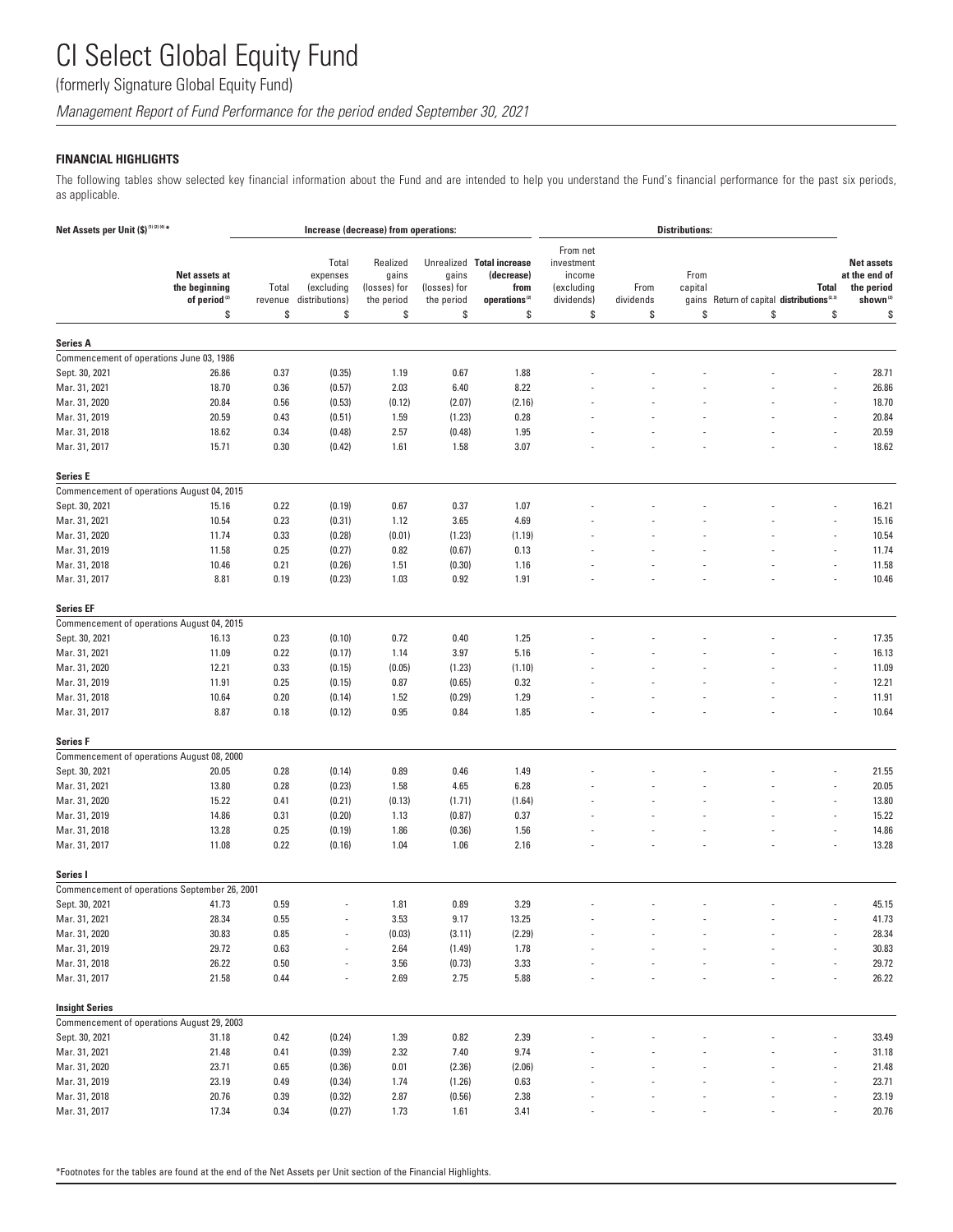(formerly Signature Global Equity Fund)

*Management Report of Fund Performance for the period ended September 30, 2021*

### **FINANCIAL HIGHLIGHTS (cont'd)**

| Net Assets per Unit (\$) <sup>(1)(2)(4)</sup> | Increase (decrease) from operations:                       |                  |                                                   |                                                 |                                     | <b>Distributions:</b>                                                        |                                                              |                   |                 |                                                       |                          |                                                                          |
|-----------------------------------------------|------------------------------------------------------------|------------------|---------------------------------------------------|-------------------------------------------------|-------------------------------------|------------------------------------------------------------------------------|--------------------------------------------------------------|-------------------|-----------------|-------------------------------------------------------|--------------------------|--------------------------------------------------------------------------|
|                                               | Net assets at<br>the beginning<br>of period <sup>(2)</sup> | Total<br>revenue | Total<br>expenses<br>(excluding<br>distributions) | Realized<br>gains<br>(losses) for<br>the period | gains<br>(losses) for<br>the period | Unrealized Total increase<br>(decrease)<br>from<br>operations <sup>(2)</sup> | From net<br>investment<br>income<br>(excluding<br>dividends) | From<br>dividends | From<br>capital | gains Return of capital distributions <sup>2.31</sup> | <b>Total</b>             | <b>Net assets</b><br>at the end of<br>the period<br>shown <sup>(2)</sup> |
|                                               | S                                                          | S                | S                                                 | \$                                              | \$                                  | \$                                                                           | S                                                            | \$                | S               | \$                                                    | \$                       | \$                                                                       |
| Series <sub>0</sub>                           |                                                            |                  |                                                   |                                                 |                                     |                                                                              |                                                              |                   |                 |                                                       |                          |                                                                          |
|                                               | Commencement of operations July 30, 2013                   |                  |                                                   |                                                 |                                     |                                                                              |                                                              |                   |                 |                                                       |                          |                                                                          |
| Sept. 30, 2021                                | 24.96                                                      | 0.34             | (0.02)                                            | 1.11                                            | 0.62                                | 2.05                                                                         |                                                              |                   |                 |                                                       |                          | 26.99                                                                    |
| Mar. 31, 2021                                 | 16.98                                                      | 0.32             | (0.04)                                            | 1.88                                            | 5.83                                | 7.99                                                                         |                                                              |                   |                 |                                                       |                          | 24.96                                                                    |
| Mar. 31, 2020                                 | 18.50                                                      | 0.51             | (0.03)                                            | (0.01)                                          | (1.79)                              | (1.32)                                                                       |                                                              |                   |                 |                                                       |                          | 16.98                                                                    |
| Mar. 31, 2019                                 | 17.86                                                      | 0.37             | (0.03)                                            | 1.28                                            | (0.98)                              | 0.64                                                                         |                                                              |                   |                 |                                                       | $\sim$                   | 18.50                                                                    |
| Mar. 31, 2018                                 | 15.79                                                      | 0.30             | (0.03)                                            | 2.27                                            | (0.43)                              | 2.11                                                                         |                                                              |                   |                 |                                                       |                          | 17.86                                                                    |
| Mar. 31, 2017                                 | 13.02                                                      | 0.26             | (0.03)                                            | 1.56                                            | 1.59                                | 3.38                                                                         |                                                              |                   |                 |                                                       |                          | 15.79                                                                    |
| <b>Series P</b>                               |                                                            |                  |                                                   |                                                 |                                     |                                                                              |                                                              |                   |                 |                                                       |                          |                                                                          |
|                                               | Commencement of operations May 01, 2017                    |                  |                                                   |                                                 |                                     |                                                                              |                                                              |                   |                 |                                                       |                          |                                                                          |
| Sept. 30, 2021                                | 15.43                                                      | 0.22             | (0.02)                                            | 0.65                                            | 0.38                                | 1.23                                                                         |                                                              |                   |                 |                                                       |                          | 16.68                                                                    |
| Mar. 31, 2021                                 | 10.51                                                      | 0.20             | (0.03)                                            | 1.33                                            | 3.45                                | 4.95                                                                         |                                                              |                   |                 |                                                       |                          | 15.43                                                                    |
| Mar. 31, 2020                                 | 11.46                                                      | 0.31             | (0.03)                                            | (0.02)                                          | (1.25)                              | (0.99)                                                                       |                                                              |                   |                 |                                                       | $\overline{\phantom{a}}$ | 10.51                                                                    |
| Mar. 31, 2019                                 | 11.07                                                      | 0.23             | (0.03)                                            | 0.37                                            | 2.56                                | 3.13                                                                         |                                                              |                   |                 |                                                       |                          | 11.46                                                                    |
| Mar. 31, 2018                                 | 10.00                                                      | 0.23             | (0.02)                                            | 1.34                                            | (1.32)                              | 0.23                                                                         |                                                              |                   |                 |                                                       |                          | 11.07                                                                    |
| <b>Series W</b>                               |                                                            |                  |                                                   |                                                 |                                     |                                                                              |                                                              |                   |                 |                                                       |                          |                                                                          |
|                                               | Commencement of operations July 27, 2017                   |                  |                                                   |                                                 |                                     |                                                                              |                                                              |                   |                 |                                                       |                          |                                                                          |
| Sept. 30, 2021                                | 15.68                                                      | 0.13             | (0.02)                                            | 0.72                                            | (3.61)                              | (2.78)                                                                       |                                                              |                   |                 |                                                       |                          | 16.94                                                                    |
| Mar. 31, 2021                                 | 10.67                                                      | 0.31             | (0.02)                                            | (3.22)                                          | 4.62                                | 1.69                                                                         |                                                              |                   |                 |                                                       |                          | 15.68                                                                    |
| Mar. 31, 2020                                 | 11.63                                                      | 0.32             | (0.03)                                            | (0.02)                                          | (1.24)                              | (0.97)                                                                       |                                                              |                   |                 |                                                       | $\overline{\phantom{a}}$ | 10.67                                                                    |
| Mar. 31, 2019                                 | 11.24                                                      | 0.23             | (0.03)                                            | 0.80                                            | (0.61)                              | 0.39                                                                         |                                                              |                   |                 |                                                       |                          | 11.63                                                                    |
| Mar. 31, 2018                                 | 10.00                                                      | 0.12             | (0.02)                                            | 1.10                                            | 0.04                                | 1.24                                                                         |                                                              |                   |                 |                                                       |                          | 11.24                                                                    |

(1) This information is derived from the Fund's semi-annual and annual financial statements.

(2) Net assets per unit and distributions per unit are based on the actual number of units outstanding for the relevant Series at the relevant time. The increase (decrease) in net assets from operations per unit is based on the weighted average number of units outstanding for the relevant Series over the fiscal period.

(3) Distributions are automatically reinvested in additional units of the Fund.

(4) This information is provided for the period ended September 30, 2021 and the years ended March 31.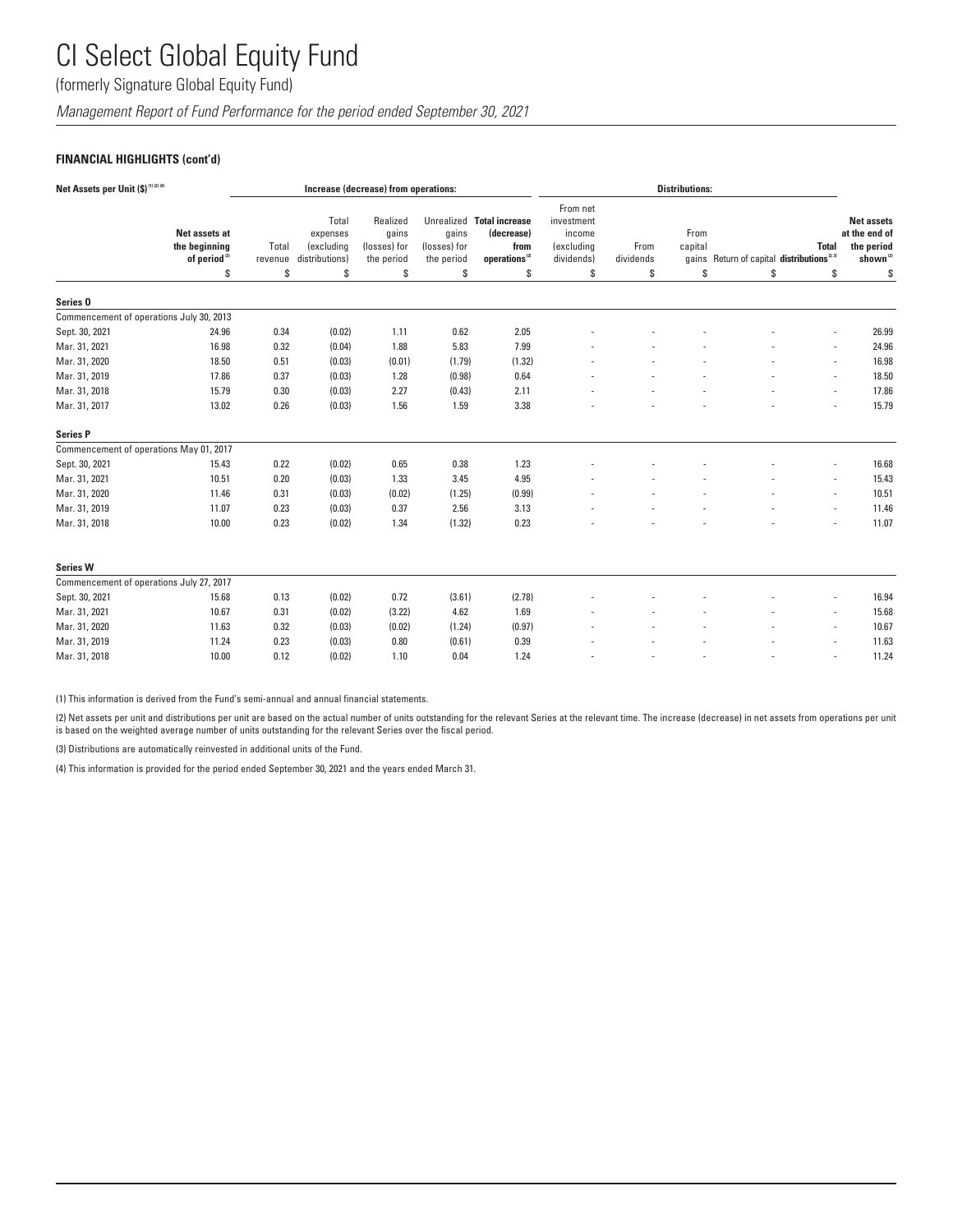(formerly Signature Global Equity Fund)

*Management Report of Fund Performance for the period ended September 30, 2021*

### **FINANCIAL HIGHLIGHTS (cont'd)**

### **Ratios and Supplemental Data (1) (5) \***

|                                               |                                  | Number                              | Management                          |                                  | Management                         | <b>Effective HST</b> |                                                                                         |           |
|-----------------------------------------------|----------------------------------|-------------------------------------|-------------------------------------|----------------------------------|------------------------------------|----------------------|-----------------------------------------------------------------------------------------|-----------|
|                                               | <b>Total net</b>                 | of units                            | expense ratio                       | Harmonized                       | expense ratio                      | rate for the         | Trading                                                                                 | Portfolio |
|                                               | assets <sup>(5)</sup><br>\$000's | outstanding <sup>(5)</sup><br>000's | before taxes <sup>(2)</sup><br>$\%$ | sales tax <sup>(2)</sup><br>$\%$ | after taxes <sup>(2)</sup><br>$\%$ | $\%$                 | period <sup>(2)</sup> expense ratio <sup>(3)</sup> turnover rate <sup>(4)</sup><br>$\%$ | %         |
| <b>Series A</b>                               |                                  |                                     |                                     |                                  |                                    |                      |                                                                                         |           |
| Commencement of operations June 03, 1986      |                                  |                                     |                                     |                                  |                                    |                      |                                                                                         |           |
| Sept. 30, 2021                                | 256,596                          | 8,938                               | 2.22                                | 0.23                             | 2.45                               | 10.42                | 0.16                                                                                    | 25.64     |
| Mar. 31, 2021                                 | 247,618                          | 9,219                               | 2.22                                | 0.23                             | 2.45                               | 10.43                | 0.15                                                                                    | 58.21     |
| Mar. 31, 2020                                 | 187,575                          | 10,033                              | 2.22                                | 0.23                             | 2.45                               | 10.41                | 0.16                                                                                    | 79.39     |
| Mar. 31, 2019                                 | 160,343                          | 7,692                               | 2.22                                | 0.23                             | 2.45                               | 10.35                | 0.18                                                                                    | 76.53     |
| Mar. 31, 2018                                 | 209,247                          | 10,163                              | 2.22                                | 0.23                             | 2.45                               | 10.38                | 0.19                                                                                    | 89.38     |
| Mar. 31, 2017                                 | 248,797                          | 13,363                              | 2.22                                | 0.23                             | 2.45                               | 10.16                | 0.19                                                                                    | 92.39     |
| <b>Series E</b>                               |                                  |                                     |                                     |                                  |                                    |                      |                                                                                         |           |
| Commencement of operations August 04, 2015    |                                  |                                     |                                     |                                  |                                    |                      |                                                                                         |           |
| Sept. 30, 2021                                | 5,604                            | 346                                 | 2.10                                | 0.23                             | 2.33                               | 11.09                | 0.16                                                                                    | 25.64     |
| Mar. 31, 2021                                 | 5,153                            | 340                                 | 2.10                                | 0.23                             | 2.33                               | 11.06                | 0.15                                                                                    | 58.21     |
| Mar. 31, 2020                                 | 3,933                            | 373                                 | 2.10                                | 0.24                             | 2.34                               | 11.35                | 0.16                                                                                    | 79.39     |
| Mar. 31, 2019                                 | 4,426                            | 377                                 | 2.10                                | 0.24                             | 2.34                               | 11.33                | 0.18                                                                                    | 76.53     |
| Mar. 31, 2018                                 | 4,498                            | 388                                 | 2.10                                | 0.23                             | 2.33                               | 11.03                | 0.19                                                                                    | 89.38     |
| Mar. 31, 2017                                 | 1,978                            | 189                                 | 2.11                                | 0.22                             | 2.33                               | 9.86                 | 0.19                                                                                    | 92.39     |
| <b>Series EF</b>                              |                                  |                                     |                                     |                                  |                                    |                      |                                                                                         |           |
| Commencement of operations August 04, 2015    |                                  |                                     |                                     |                                  |                                    |                      |                                                                                         |           |
| Sept. 30, 2021                                | 1,366                            | 79                                  | 1.10                                | 0.12                             | 1.22                               | 10.89                | 0.16                                                                                    | 25.64     |
| Mar. 31, 2021                                 | 1,430                            | 89                                  | 1.10                                | 0.12                             | 1.22                               | 10.89                | 0.15                                                                                    | 58.21     |
| Mar. 31, 2020                                 | 1,425                            | 128                                 | 1.10                                | 0.11                             | 1.21                               | 10.11                | 0.16                                                                                    | 79.39     |
| Mar. 31, 2019                                 | 1,382                            | 113                                 | 1.10                                | 0.11                             | 1.21                               | 9.79                 | 0.18                                                                                    | 76.53     |
| Mar. 31, 2018                                 | 1,477                            | 124                                 | 1.10                                | 0.14                             | 1.24                               | 12.53                | 0.19                                                                                    | 89.38     |
| Mar. 31, 2017                                 | 882                              | 83                                  | 1.10                                | 0.15                             | 1.25                               | 13.44                | 0.19                                                                                    | 92.39     |
| <b>Series F</b>                               |                                  |                                     |                                     |                                  |                                    |                      |                                                                                         |           |
| Commencement of operations August 08, 2000    |                                  |                                     |                                     |                                  |                                    |                      |                                                                                         |           |
| Sept. 30, 2021                                | 24,672                           | 1,145                               | 1.22                                | 0.13                             | 1.35                               | 10.44                | 0.16                                                                                    | 25.64     |
| Mar. 31, 2021                                 | 21,915                           | 1,093                               | 1.22                                | 0.12                             | 1.34                               | 10.24                | 0.15                                                                                    | 58.21     |
| Mar. 31, 2020                                 | 14,794                           | 1,072                               | 1.22                                | 0.12                             | 1.34                               | 9.90                 | 0.16                                                                                    | 79.39     |
| Mar. 31, 2019                                 | 9,289                            | 610                                 | 1.22                                | 0.12                             | 1.34                               | 9.49                 | 0.18                                                                                    | 76.53     |
| Mar. 31, 2018                                 | 10,982                           | 739                                 | 1.22                                | 0.12                             | 1.34                               | 9.50                 | 0.19                                                                                    | 89.38     |
| Mar. 31, 2017                                 | 11,041                           | 831                                 | 1.22                                | 0.11                             | 1.33                               | 9.38                 | 0.19                                                                                    | 92.39     |
| Series I                                      |                                  |                                     |                                     |                                  |                                    |                      |                                                                                         |           |
| Commencement of operations September 26, 2001 |                                  |                                     |                                     |                                  |                                    |                      |                                                                                         |           |
| Sept. 30, 2021                                | 67,826                           | 1,502                               |                                     |                                  |                                    |                      | 0.16                                                                                    | 25.64     |
| Mar. 31, 2021                                 | 42,325                           | 1,014                               |                                     |                                  |                                    |                      | 0.15                                                                                    | 58.21     |
| Mar. 31, 2020                                 | 23,249                           | 820                                 |                                     |                                  |                                    |                      | 0.16                                                                                    | 79.39     |
| Mar. 31, 2019                                 | 23,907                           | 775                                 |                                     |                                  |                                    |                      | 0.18                                                                                    | 76.53     |
| Mar. 31, 2018                                 | 39,708                           | 1,336                               |                                     |                                  |                                    |                      | 0.19                                                                                    | 89.38     |
| Mar. 31, 2017                                 | 82,100                           | 3,132                               |                                     |                                  |                                    |                      | 0.19                                                                                    | 92.39     |
| <b>Insight Series</b>                         |                                  |                                     |                                     |                                  |                                    |                      |                                                                                         |           |
| Commencement of operations August 29, 2003    |                                  |                                     |                                     |                                  |                                    |                      |                                                                                         |           |
| Sept. 30, 2021                                | 507                              | 15                                  | 1.33                                | 0.11                             | 1.44                               | 8.31                 | 0.16                                                                                    | 25.64     |
| Mar. 31, 2021                                 | 542                              | 17                                  | 1.33                                | 0.12                             | 1.45                               | 8.76                 | 0.15                                                                                    | 58.21     |
| Mar. 31, 2020                                 | 411                              | 19                                  | 1.33                                | 0.12                             | 1.45                               | 8.76                 | 0.16                                                                                    | 79.39     |
| Mar. 31, 2019                                 | 523                              | 22                                  | 1.33                                | 0.12                             | 1.45                               | 9.32                 | 0.18                                                                                    | 76.53     |
| Mar. 31, 2018                                 | 633                              | 27                                  | 1.33                                | 0.13                             | 1.46                               | 9.93                 | 0.19                                                                                    | 89.38     |
| Mar. 31, 2017                                 | 756                              | 36                                  | 1.33                                | 0.13                             | 1.46                               | 9.93                 | 0.19                                                                                    | 92.39     |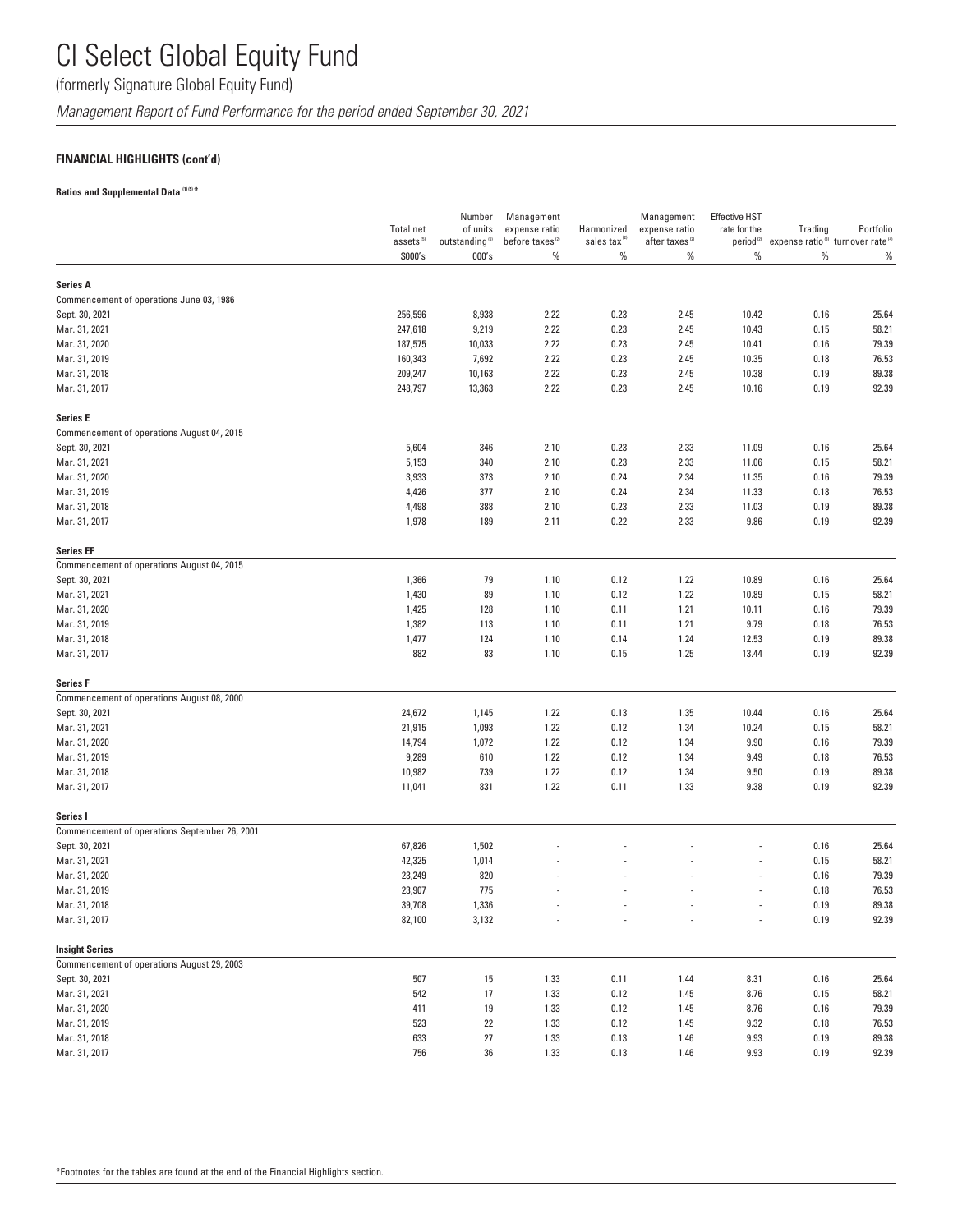(formerly Signature Global Equity Fund)

*Management Report of Fund Performance for the period ended September 30, 2021*

#### **FINANCIAL HIGHLIGHTS (cont'd)**

#### **Ratios and Supplemental Data (1) (5)**

|                                          | <b>Total net</b><br>assets <sup>(5)</sup> | Number<br>of units<br>outstanding <sup>(5)</sup> | Management<br>expense ratio<br>before taxes <sup>(2)</sup> | Harmonized<br>sales tax <sup>(2)</sup> | Management<br>expense ratio<br>after taxes <sup>(2)</sup> | <b>Effective HST</b><br>rate for the<br>period <sup>(2)</sup> | Trading<br>expense ratio <sup>(3)</sup> turnover rate <sup>(4)</sup> | Portfolio |
|------------------------------------------|-------------------------------------------|--------------------------------------------------|------------------------------------------------------------|----------------------------------------|-----------------------------------------------------------|---------------------------------------------------------------|----------------------------------------------------------------------|-----------|
|                                          | \$000's                                   | 000's                                            | $\%$                                                       | $\%$                                   | $\%$                                                      | $\%$                                                          | $\%$                                                                 | $\%$      |
| Series <sub>0</sub>                      |                                           |                                                  |                                                            |                                        |                                                           |                                                               |                                                                      |           |
| Commencement of operations July 30, 2013 |                                           |                                                  |                                                            |                                        |                                                           |                                                               |                                                                      |           |
| Sept. 30, 2021                           | 17,065                                    | 632                                              | 0.15                                                       | 0.02                                   | 0.17                                                      | 12.48                                                         | 0.16                                                                 | 25.64     |
| Mar. 31, 2021                            | 16,529                                    | 662                                              | 0.15                                                       | 0.02                                   | 0.17                                                      | 12.51                                                         | 0.15                                                                 | 58.21     |
| Mar. 31, 2020                            | 11,706                                    | 689                                              | 0.15                                                       | 0.02                                   | 0.17                                                      | 12.55                                                         | 0.16                                                                 | 79.39     |
| Mar. 31, 2019                            | 14,424                                    | 780                                              | 0.15                                                       | 0.02                                   | 0.17                                                      | 12.75                                                         | 0.18                                                                 | 76.53     |
| Mar. 31, 2018                            | 14,372                                    | 805                                              | 0.15                                                       | 0.02                                   | 0.17                                                      | 12.52                                                         | 0.19                                                                 | 89.38     |
| Mar. 31, 2017                            | 9,457                                     | 599                                              | 0.15                                                       | 0.02                                   | 0.17                                                      | 11.48                                                         | 0.19                                                                 | 92.39     |
| <b>Series P</b>                          |                                           |                                                  |                                                            |                                        |                                                           |                                                               |                                                                      |           |
| Commencement of operations May 01, 2017  |                                           |                                                  |                                                            |                                        |                                                           |                                                               |                                                                      |           |
| Sept. 30, 2021                           | 9,053                                     | 543                                              | 0.22                                                       | 0.03                                   | 0.25                                                      | 12.45                                                         | 0.16                                                                 | 25.64     |
| Mar. 31, 2021                            | 1,321                                     | 86                                               | 0.22                                                       | 0.03                                   | 0.25                                                      | 12.56                                                         | 0.15                                                                 | 58.21     |
| Mar. 31, 2020                            | 815                                       | 78                                               | 0.22                                                       | 0.02                                   | 0.24                                                      | 10.93                                                         | 0.16                                                                 | 79.39     |
| Mar. 31, 2019                            | 884                                       | 77                                               | 0.22                                                       | 0.02                                   | 0.24                                                      | 12.35                                                         | 0.18                                                                 | 76.53     |
| Mar. 31, 2018                            | 160                                       | 14                                               | 0.22                                                       | 0.03                                   | 0.25                                                      | 13.00                                                         | 0.19                                                                 | 89.38     |
| <b>Series W</b>                          |                                           |                                                  |                                                            |                                        |                                                           |                                                               |                                                                      |           |
| Commencement of operations July 27, 2017 |                                           |                                                  |                                                            |                                        |                                                           |                                                               |                                                                      |           |
| Sept. 30, 2021                           | $\overline{1}$                            |                                                  | 0.17                                                       | 0.02                                   | 0.19                                                      | 13.00                                                         | 0.16                                                                 | 25.64     |
| Mar. 31, 2021                            | $\overline{1}$                            | ٠                                                | 0.16                                                       | 0.02                                   | 0.18                                                      | 13.00                                                         | 0.15                                                                 | 58.21     |
| Mar. 31, 2020                            | 11                                        | $\mathbf{1}$                                     | 0.18                                                       | 0.03                                   | 0.21                                                      | 13.00                                                         | 0.16                                                                 | 79.39     |
| Mar. 31, 2019                            | 12                                        | $\overline{1}$                                   | 0.22                                                       | 0.03                                   | 0.25                                                      | 13.00                                                         | 0.18                                                                 | 76.53     |
| Mar. 31, 2018                            | 11                                        | $\overline{1}$                                   | 0.22                                                       | 0.03                                   | 0.25                                                      | 13.00                                                         | 0.19                                                                 | 89.38     |

(1) This information is derived from the Fund's semi-annual and annual financial statements.

(2) Management expense ratio is calculated based on expenses charged to the Fund (excluding commissions and other portfolio transaction costs) and is expressed as an annualized percentage of daily average net assets for the period, including the Fund's proportionate share of any underlying fund(s) expenses, if applicable. The Effective HST tax rate is calculated using the attribution percentage for each province based on unitholder residency and can be different from 13%.

(3) The trading expense ratio represents total commissions and other portfolio transaction costs expressed as an annualized percentage of daily average net assets during the period, including the Fund's proportionate share of such expenses of any underlying fund(s), if applicable.

(4) The Fund's portfolio turnover rate indicates how actively the Fund's portfolio advisor manages its portfolio investments. A portfolio turnover rate of 100% is equivalent to the Fund buying and selling all of the securities in its portfolio once in the course of the fiscal period. The higher a Fund's portfolio turnover rate in a period, the greater the trading costs payable by the Fund in the period, and the greater the chance of an investor receiving taxable capital gains in the period. There is not necessarily a relationship between a higher turnover rate and the performance of a Fund. Portfolio turnover rate is calculated by dividing the lesser of the cost of purchases and the proceeds of sales of portfolio securities for the period, and excluding cash and short-term investments maturing in less than one year, and before assets acquired from a merger, if applicable, by the average of the monthly fair value of investments during the period.

(5) This information is provided for the period ended September 30, 2021 and the years ended March 31.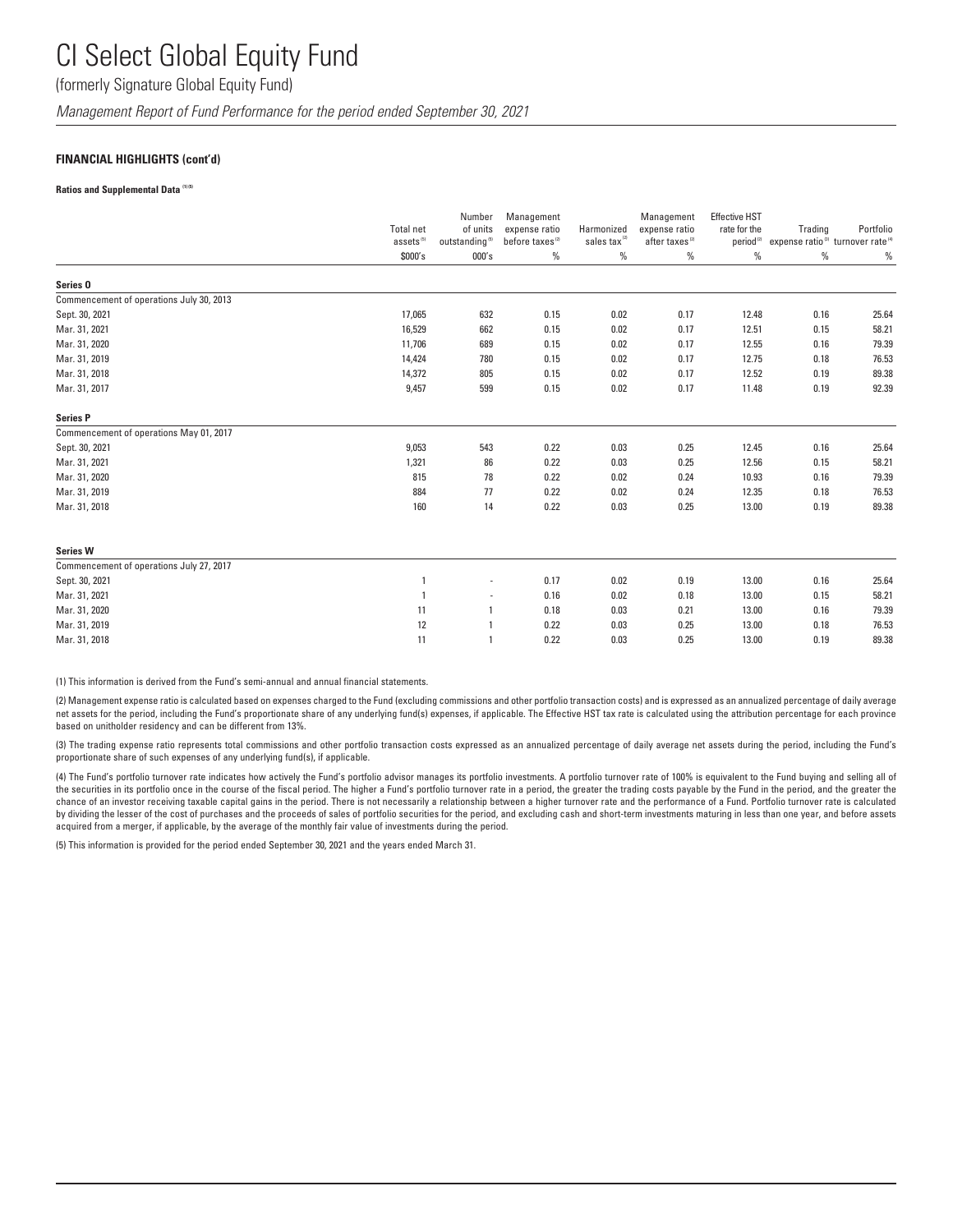### (formerly Signature Global Equity Fund)

*Management Report of Fund Performance for the period ended September 30, 2021*

#### **PAST PERFORMANCE**

This section describes how the Fund has performed in the past. Remember, past returns do not indicate how the Fund will perform in the future. The information shown assumes that distributions made by the Fund in the periods shown were reinvested in additional units of the relevant Series of the Fund. In addition, the information does not take into account sales, redemption, distribution or other optional charges that would have reduced returns or performance.

#### *Year-by-Year Returns*

The following charts show the Fund's semi-annual and annual performance for each of the periods shown and illustrate how the Fund's performance has changed from period to period. In percentage terms, the charts show how much an investment made on the first day of each financial period would have grown or decreased by the last day of each financial period, except where noted.



















1 2016 return is for the period from August 4, 2015 to March 31, 2016.

2 2014 return is for the period from July 30, 2013 to March 31, 2014.

3 2018 return is for the period from May 1, 2017 to March 31, 2018.

4 2018 return is for the period from July 27, 2017 to March 31, 2018.